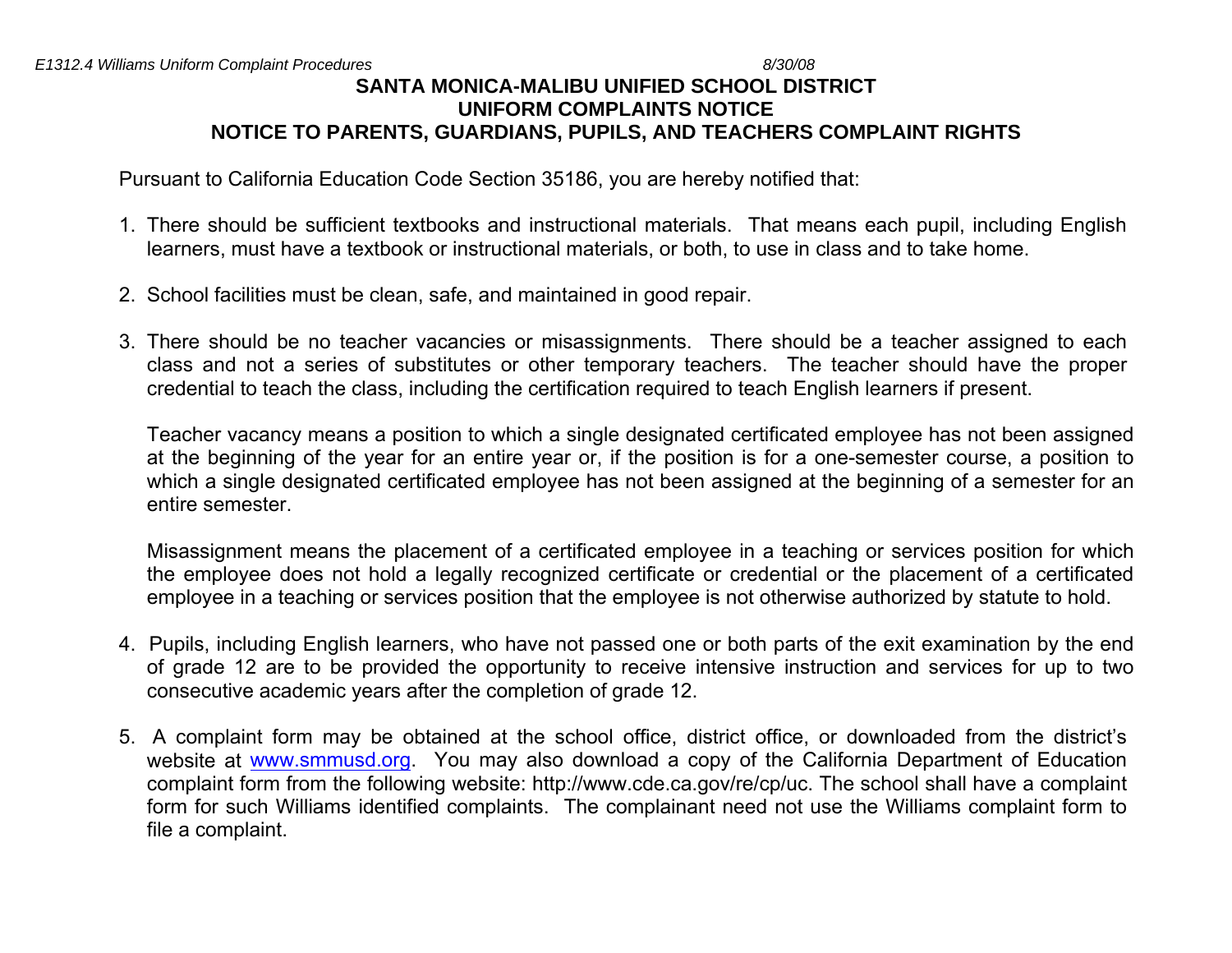## **SANTA MONICA-MALIBU UNIFIED SCHOOL DISTRICT**  *Williams* **Complaint Procedure Form (Education Code Section 35186)**

*Education Code* Section 35186 created a procedure for the filing of complaints concerning deficiencies related to instructional materials, conditions of facilities that are not maintained in a clean or safe manner or in good repair, and teacher vacancy or misassignment. The complaint and response are public documents as provided by statute. Complaints may be filed anonymously. However, if you wish to receive a response to your complaint, you must provide the following contact information. Response requested: □ Yes □ No

| School: _____________________                                                     |  |
|-----------------------------------------------------------------------------------|--|
|                                                                                   |  |
| Room number/name of room/location of facility: __________________________________ |  |
| Date problem was observed:                                                        |  |

**Only the following issues may be the subject of this complaint process. If you wish to complain about an issue not specified below, please use the appropriate district complaint procedure. Specific issue(s) of the complaint: (Please check all that apply. A complaint may contain more than one allegation.):** 

### **1. Textbooks and Instructional Materials**

- $\Box$  A pupil, including an English learner, does not have standards-aligned textbooks or instructional materials or stateadopted or district-adopted textbooks or other required instructional materials to use in class.
- $\Box$  A pupil does not have access to textbooks or instructional materials to use at home or after school. This does not require two sets of textbooks or instructional materials for each pupil.
- $\Box$  Textbooks or instructional materials are in poor or unusable condition, have missing pages, or are unreadable due to damage.
- $\Box$  A pupil was provided photocopied sheets from only a portion of a textbook or instructional materials to address a shortage of textbooks or instructional materials.

## **2. Teacher Vacancy or Misassignment**

- □ Teacher vacancy A semester begins and a teacher vacancy exists. (A teacher vacancy is a position to which a single designated certificated employee has not been assigned at the beginning of the year for an entire year or, if the position is for a one-semester course, a position to which a single designated certificated employee has not been assigned at the beginning of a semester for an entire semester.)
- □ Teacher misassignment A teacher who lacks credentials or training to teach English learners is assigned to teach a class with more than 20 percent English learner pupils in the class.
- □ Teacher misassignment A teacher is assigned to teach a class for which the teacher lacks subject matter competency.

## **3. Facility Conditions**

- $\Box$  A condition poses an urgent or emergency threat to the health or safety of students or staff, including: gas leaks, nonfunctioning heating, ventilation, fire sprinklers or air-conditioning systems, electrical power failure, major sewer line stoppage, major pest or vermin infestation, broken windows or exterior doors or gates that will not lock and that pose a security risk, abatement of hazardous materials previously undiscovered that pose an immediate threat to pupils or staff, structural damage creating a hazardous or uninhabitable condition, and any other emergency conditions the school district determines appropriate.
- $\Box$  A school restroom has not been maintained or cleaned regularly, is not fully operational, or has not been stocked at all times with toilet paper, soap, and paper towels or functional hand dryers.
- The school has not kept all restrooms open during school hours when pupils are not in classes, and has not kept a sufficient number of restrooms open during school hours when pupils are in classes.

#### **4. High school exit exam intensive instruction and services**

Pupil who have not passed the high school exit exam by the end of grade 12 were not provided the opportunity to receive intensive instruction and services pursuant to Education Code 37254(d)(4) and (5) after the completion of grade 12.